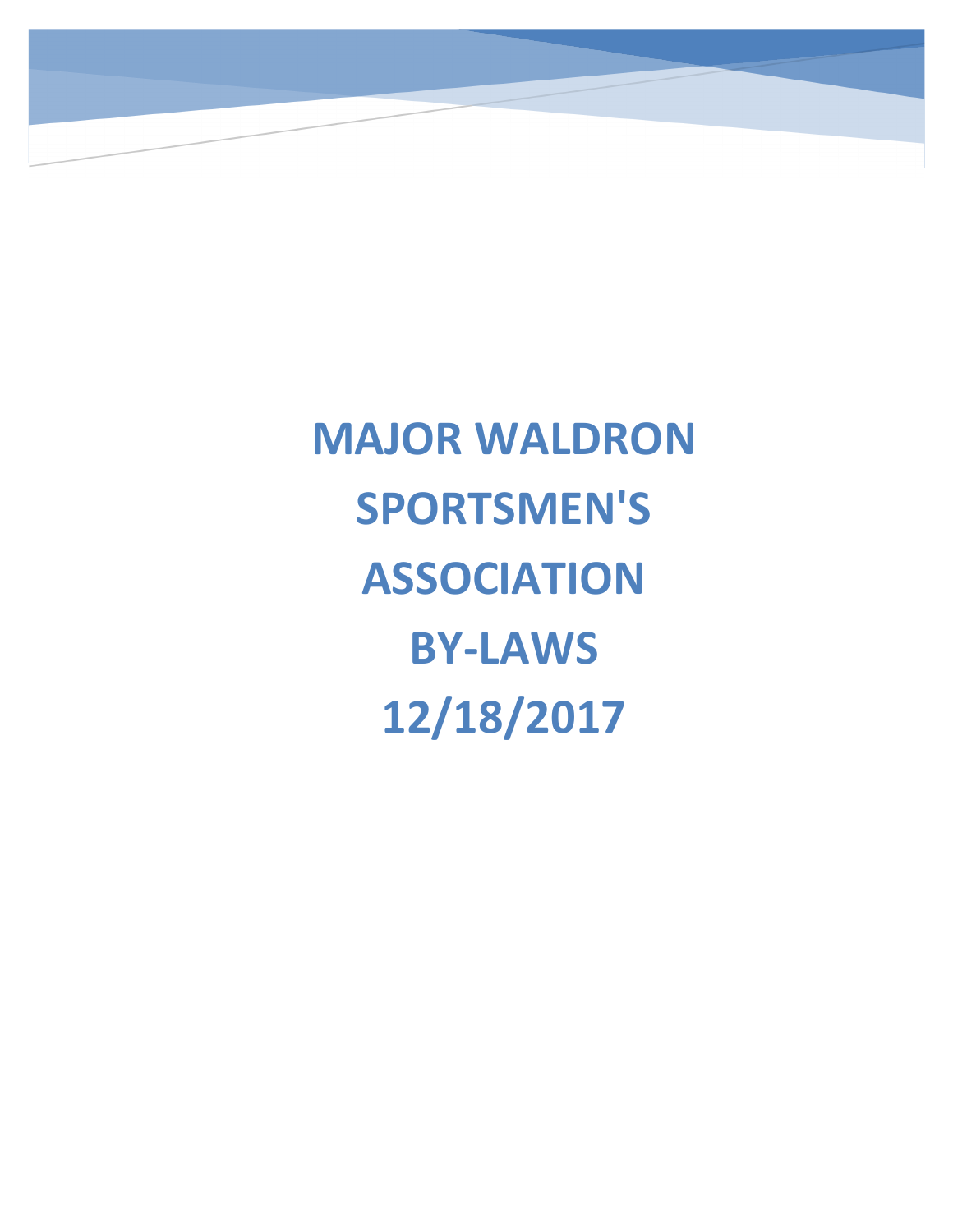# **TABLE OF CONTENTS**

| Article 1: BY-LAW CHANGES and EFFECTIVE DATE OF BY-LAWS | Pg <sub>2</sub>                                       |  |                                                                                  |  |                 |
|---------------------------------------------------------|-------------------------------------------------------|--|----------------------------------------------------------------------------------|--|-----------------|
|                                                         | Pg <sub>2</sub><br>Pg3<br>Pg 4<br>Pg 4<br>Pg4<br>Pg 4 |  |                                                                                  |  |                 |
|                                                         |                                                       |  | Pg 4                                                                             |  |                 |
|                                                         |                                                       |  | Pg <sub>5</sub><br>Pg <sub>5</sub><br>Pg <sub>5</sub><br>Pg <sub>5</sub><br>Pg 7 |  |                 |
|                                                         |                                                       |  |                                                                                  |  | Pg 7            |
|                                                         |                                                       |  |                                                                                  |  | Pg 8            |
|                                                         |                                                       |  |                                                                                  |  | Pg <sub>8</sub> |
| Article 17: BY-LAW INTERPRETATION & SEVERABILITY        | Pg 8                                                  |  |                                                                                  |  |                 |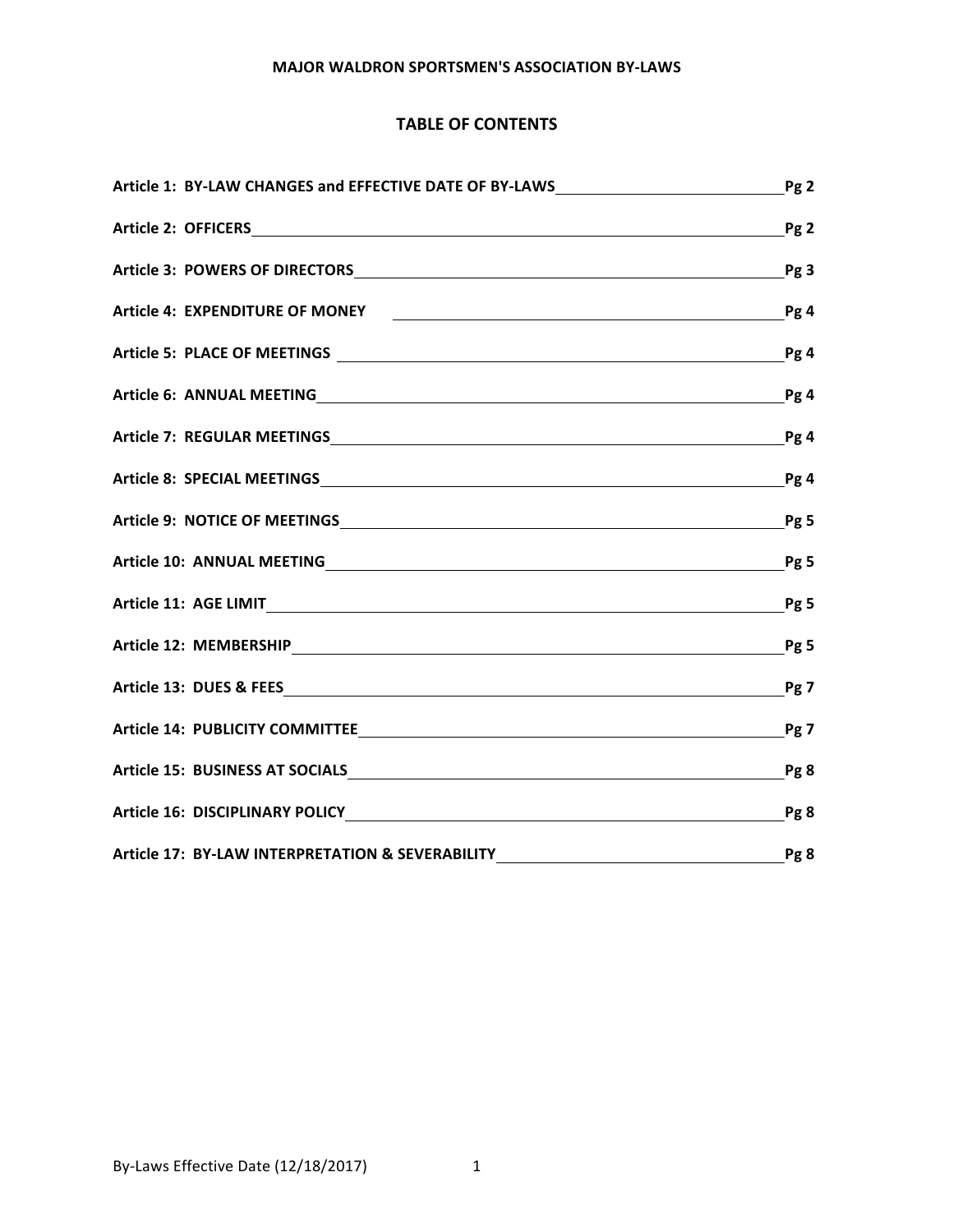## **Article 1 BY-LAW CHANGES and EFFECTIVE DATE OF BY-LAWS**

**1.1** These By-Laws shall not be changed except by a two-thirds vote of the active members present in person and voting.

**1.2** Active members shall have notice by email, on the website, and posted in the clubhouse of the proposed change of By-Laws at least one month (30 days) prior to the change being voted upon.

**1.3** These By-Laws shall become effective on their adoption as outlined in 1.1. This revision accepted by the Membership on (Month/Day Year) December 18, 2017.

**1.4** The Constitution, Order of Business, and By-Laws must be in printed form, and when so ordered by the Board shall be on the website and be furnished to members upon request.

# **Article 2 OFFICERS**

**2.1** The Board of Directors (the Board or BOD) of the Association shall be comprised of nine (9) members in good standing of the Association and elected by the membership as hereafter provided. The duly elected directors shall, as hereafter provided, select the following officers: a President (Chairman of the Board), Vice President (Vice-Chair of the Board), Secretary (Clerk of the Board), Treasurer and Membership Secretary.

**2.2** Any member in good standing who shall have a minimum of two (2) consecutive and then current years of membership in the Association, to include the completed work requirement (as set forth in Article 13.5), is a minimum of twenty-one (21) years of age and who wishes to have their name placed on the ballot shall present to the Secretary at the regular Board meeting in November a completed nomination form which shall include the signatures of five (5) active members who endorse the nomination. The Secretary shall notify each active member of the Annual December Meeting and Board of Directors election prior to December 1, to include candidate names. Candidate supplied qualifications shall be posted on the Club website and posted in the Association Clubhouse.

**2.3** Ballots will be issued, collected and counted at the Annual (December) meeting. Each active member may vote for not more than three (3) nominees. The three (3) nominees receiving the greater number of votes will be considered elected to fill the vacancies on the Board for a term of three years, commencing with the regular Board meeting in January following said election and continuing until their successors are elected. In the case of a tie vote for any position, a run-off election shall be held with a separate ballot for those individuals so involved. Each member present may cast one vote.

**2.4** The Board of Director's shall, within sixty (60) days of January 1<sup>st</sup> of each year, meet and organize by choosing from their own board of officers (a Chairman and a Vice-Chairman) of the association, the BOD shall choose the Secretary and Membership Secretary who need not be members of the BOD.

**2.5** The Board shall fill any vacancy in their own Board and any other vacancy within sixty (60) days of the occurrence by appointment of a new director for the unexpired term of the director causing such vacancy.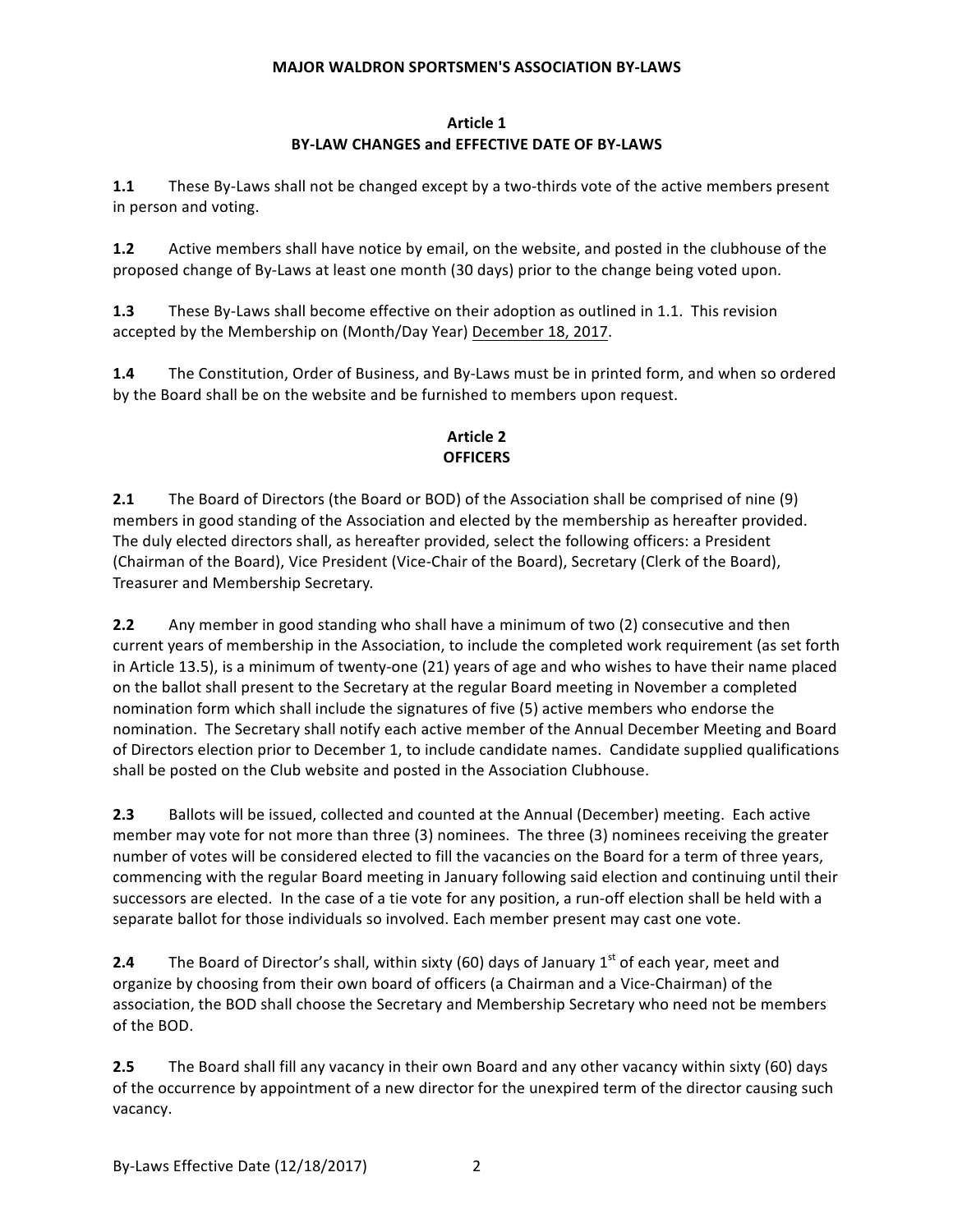**2.6** The Chairman shall preside at all meetings of the Board and Association; in the absence of the Chairman, the Vice-Chairman shall preside; in the absence of both, the Board may choose a Chairman/President Pro Tempore to serve.

**2.7** The Clerk shall keep an accurate record of all business transacted by the BOD and Association. The records shall be compiled and made available to the board and all members. The clerk shall perform such other duties as may pertain to the office or may be prescribed by the BOD.

**2.8** All external communication to the Association shall be addressed to the Secretary, MWSA, P.O. Box 314, Barrington, NH 03825.

**2.9** The Board shall meet monthly on the 1<sup>st</sup> Monday of the month at 7:00 p.m. at the Association Clubhouse, excepting holidays, when the meeting shall fall on the following Monday unless otherwise determined by vote of the BOD with notice given. Any director who shall fail to attend three consecutive BOD meetings without leave from the presiding Chairman upon good and sufficient cause presented or a total of four meetings in any 12 month period shall be deemed by the BOD to have vacated such office and the BOD shall fill the vacancy as provided for in these by-laws.

**2.10** Five (5) directors present shall constitute a quorum for the transaction of business. A simple majority of directors present and voting shall decide all matters unless specifically stated otherwise.

**2.11** It shall be the duty of the Chairman to preside at all meetings of the Association; and to perform such other duties as ordinarily pertain to the office.

**2.12** It shall be the duty of the Vice-Chairman, in the absence of the Chairman, to preside at all meetings and to perform the duties of the Chairman.

**2.13** It shall be the duty of the Secretary to keep accurate record of all meetings of the Association and to perform such other duties as ordinarily pertain to the office.

**2.14** The Treasurer shall maintain accurate financial records of the Association and keep the BOD and membership apprised of the fiscal health of the association, pay all bills when ordered by the BOD, take and keep proper vouchers therefore, and perform such other duties as may pertain to the office or be prescribed by the BOD, subject to inspection by the BOD at all times.

**2.15** When a vacancy in any office arises for any reason, the retiring director and/or officer shall, without undue delay, deliver to a member of the BOD all property and/or monies of the Association in his/her possession.

## **Article 3 POWERS OF DIRECTORS**

The Board shall approve all routine operating expenses including maintenance and supplies. Any planned repair, alterations, additions, and improvements of all property exceeding 5% of liquid assets shall be subject to membership approval. Separating costs to avoid said limits shall not be allowed. Repair, alterations, additions, and improvements of all property shall be reviewed by qualified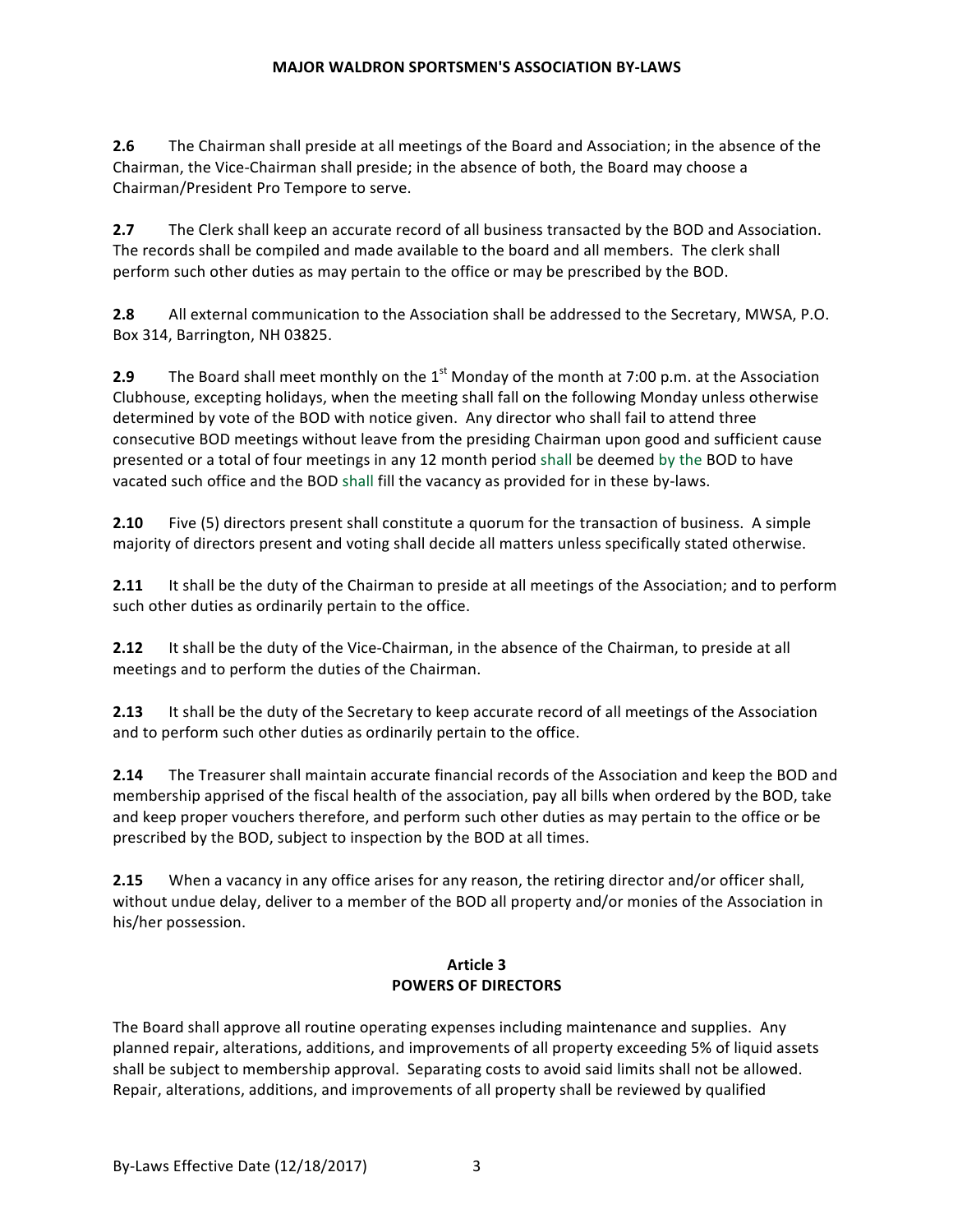professionals to ensure conformance with Local, State, and Federal codes.

## **Article 4 EXPENDITURE OF MONEY**

No expenditure of monies or any other obligation exceeding \$100 may be incurred by the Association unless and until the whole matter has been referred to and approved by the Board as herein provided. Expenditures made pursuant to a budget approved by the Board shall be deemed to have been approved by the Board.

# Article 5 **PLACE OF MEETINGS**

**5.1** This association's mailing address shall be P.O. Box 314, Barrington, NH 03825 and its property is located on Route 9 at the intersection of Ham Road and one mile east of the junction with Route 125 in Barrington, NH, said complex commonly referred to as "The Ham Farm."

**5.2** The place and time of meeting, both regular and special shall be in the clubhouse at said complex, provided however that a different place of meeting for a special purpose may be chosen by the BoD provided the membership is notified at least seventy-two (72) hours in advance of said change.

## **Article 6 ANNUAL MEETING**

The regular members meeting in December shall be the Annual meeting, so-called, at which time the election of Directors shall take place.

# **Article 7 REGULAR MEETINGS**

**7.1** Membership meetings shall be held on the 3<sup>rd</sup> Monday of the month at 7:00 p.m. at the Association clubhouse.

**7.2** The day and time of day of holding regular meetings may be changed, from time to time, by a majority vote of Active Members present at any regular meeting and voting.

**7.3** A majority vote of Active Members present and voting at any regular or special meeting shall decide all matters not delegated to the Board, except a change in these By-Laws (as set forth in Article 1.1).

## **Article 8 SPECIAL MEETINGS**

**8.1** Special meetings may be called by the Board of Directors, or by vote of the Association at any regular meeting.

**8.2** Such meeting shall be at a time and place determined by the BOD and proper notice shall be given at least ninety-six (96) hours in advance unless an articulable emergency exists.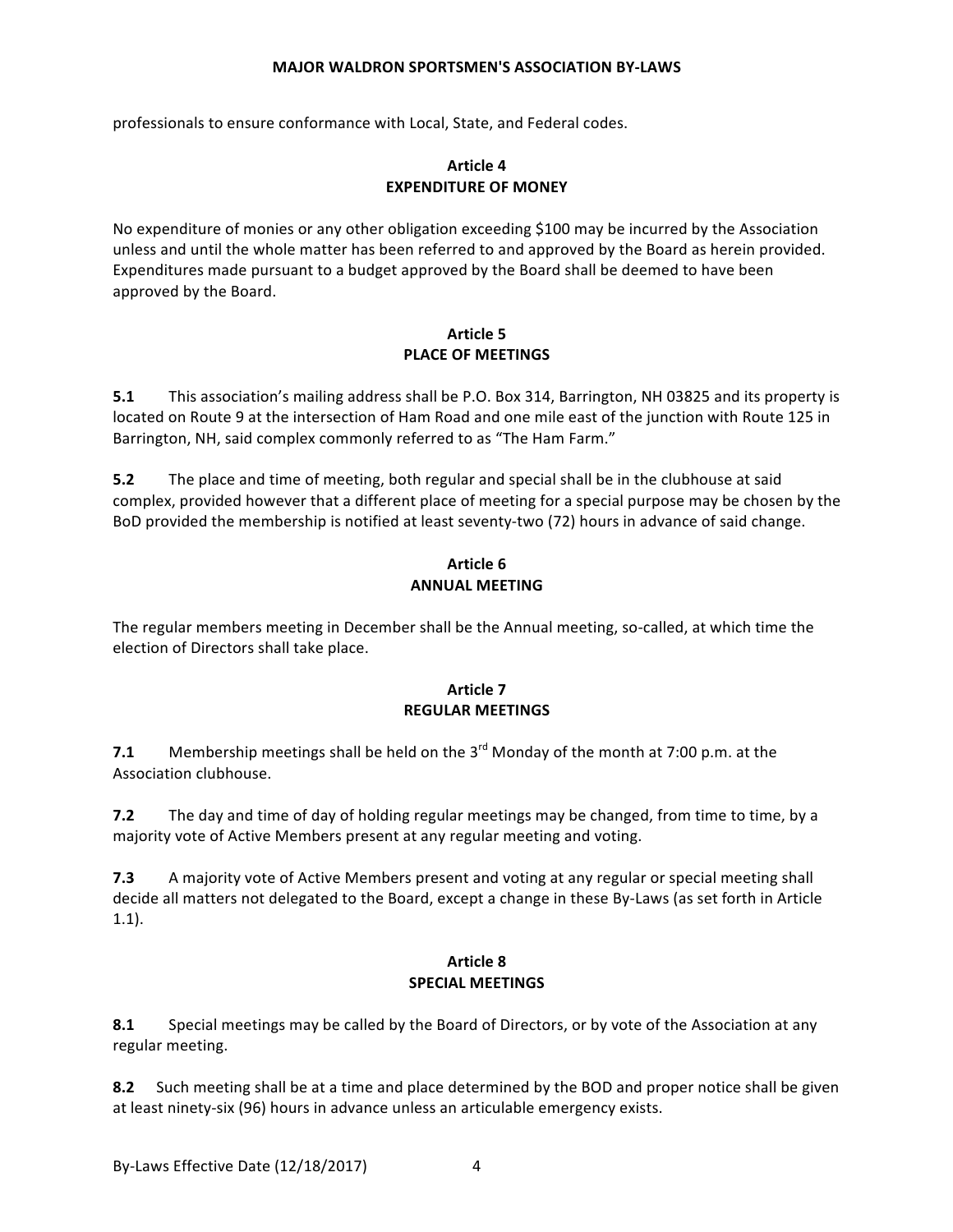# **Article 9 NOTICE OF MEETINGS**

Any member may attend BOD meetings which shall be open except for those times when the board shall vote to enter into executive session. Executive sessions shall only be for the purpose of disciplinary or sensitive matters with outside entities.

## **Article 10 SPECIAL COMMITTEES**

Special committees may be appointed for special purposes, not inconsistent with these By-Laws, and when so voted, all appointments shall be made by the Chairman.

## **Article 11 AGE LIMIT**

No person under the age of 21 (twenty-one) shall hold any office in the Association, but may serve on special committees.

# **Article 12 MEMBERSHIP**

**12.1** All active members of the Association shall be required to maintain current membership in the National Rifle Association. Prospective members may meet this requirement by submitting a completed NRA membership application and the required dues with their application to the Association.

**12.2.** Each applicant must fill out and sign a statement on the Association application form which states: "I certify that I am not a member of any organization which advocates force or violence to *overthrow the government of the United States of America or the State of New Hampshire; that I have* never been convicted of a felony or a crime of violence or moral turpitude; that I am not prohibited by law from handling, possessing or legally purchasing firearms and that if admitted to MWSA, I will *abide by all rules, regulations, policies and bylaws of the Association and I will fulfill the obligations of* good sportsmanship and good citizenship. Furthermore, I will be responsible for all safety rules and *regulations and the conduct of any guest that I bring to the Association for the purpose of using Association facilities."*

**12.3** The initiation fee and appropriate dues must accompany the application of the prospective member. Presentation of the prospective member's applications must include name, address, telephone number, outdoor sporting interests, and such other information as may be required or that the applicant may care to present. Board Members present will vote upon the prospective member at their next meeting. The new member will be required to attend a General Membership Meeting, be sworn in and introduced to the membership and attend a scheduled orientation session before the issuance of the club access card and the extension of outdoor range privileges.

**12.4** Classes of Membership in the Association shall be as follows:

**12.4.1 Active Member:** An Active Member is dues paying member eighteen (18) years of age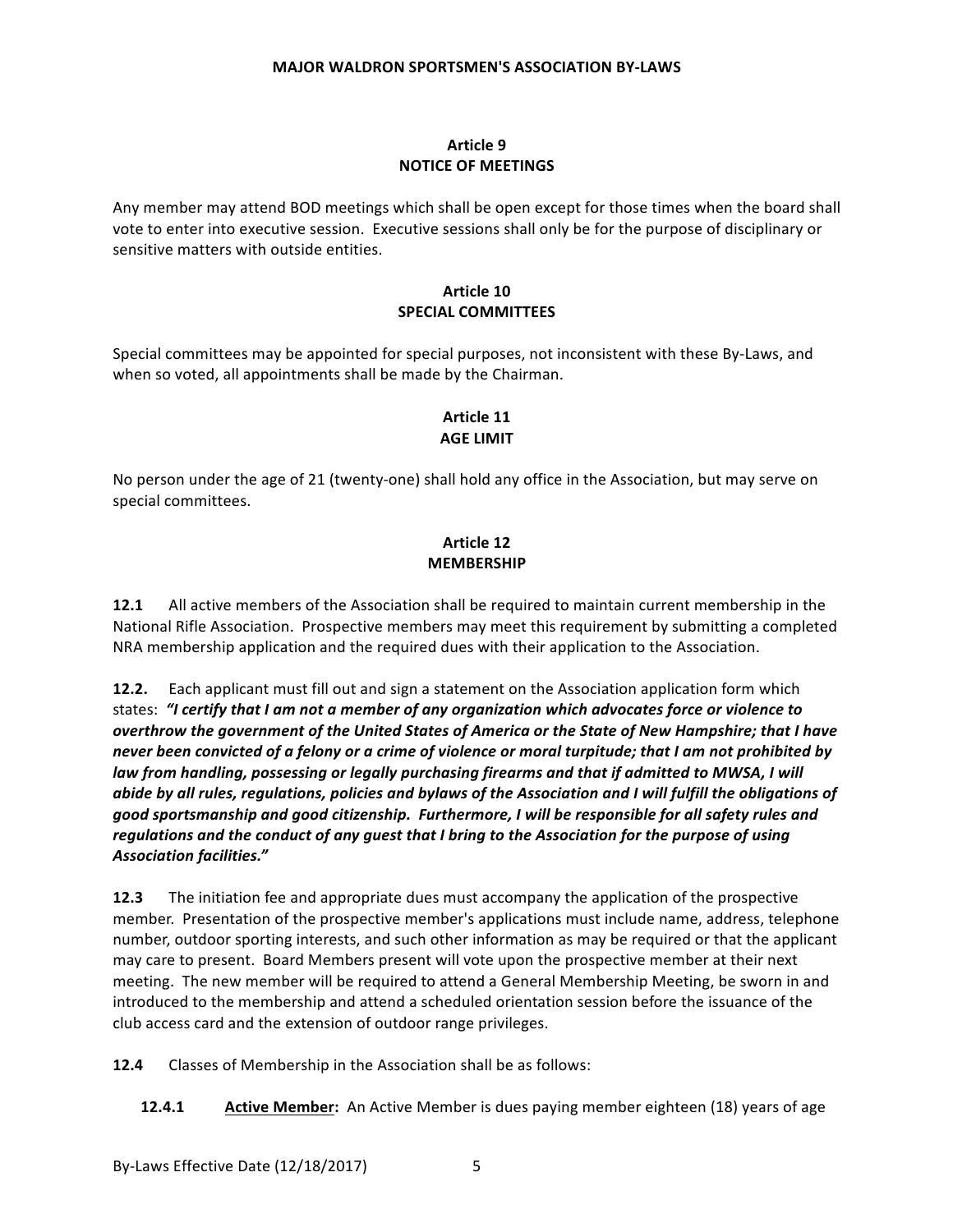or older who shall make application to the association in such manner as may be prescribed by the BOD. All new member applications shall require the applicant to permit background checks. The applicant shall be deemed approved provided there is not a majority of dissenting votes cast by the BOD in which case the application shall be rejected. Applicants not accepted shall have all fees returned minus the fee for the background check.

**12.4.2 Junior Member:** A junior member shall be any member under the age of 18. Junior members shall have no voting rights. The application for membership must be sponsored by an active member.

**12.4.3 Student Member:** A Student Member shall be a full-time student. Student members shall have no voting rights. This person shall be required to join the NRA as an Associate Member at a minimum.

**12.4.4 Life Member:** A Life Member shall be any active member with a minimum of ten years consecutive membership in the Association who shall attain the age of seventy (70) years.

**12.4.4-a** Life membership may also be granted to any active member upon approval of the BOD and payment of such sum as may be established for such purpose.

**12.4.4-b** Life membership so attained shall have full rights and benefits. No dues shall be required of life members. Life members shall be subject to all rules, regulations, policies and procedures promulgated by the Association. In the event of expulsion for disciplinary purposes, a life member (for fee) shall not be entitled to a refund of any dues paid for such life membership.

**12.4.5 Honorary Life Member**: The BOD may grant Honorary Life Memberships to any person they may deem deserving of such award. Such membership shall not have voting rights.

**12.4.6 Family Membership:** A Family Membership shall be for any person, their spouse and all children under the age of eighteen (18). A family membership shall have only one vote.

**12.4.7 Corporate Membership**: A Corporate Membership shall be for any government body, department, agency, office, corporation, limited liability company or similar entity. Such membership shall be based upon approval by the BOD and the payment of such dues, initiation fee and per capita assessment as shall from time to time be established as documented. The corporate member shall be responsible for the actions of its individual (per capita) members, each of whom shall be subject to the same rules, regulations, policies and procedures as any other member of the Association. Such membership shall not have voting rights.

**12.4.8 Active Duty Military:** A membership may also be granted to any active duty military upon approval of the BOD. The initiation fee and membership dues will be waived as long as on active military duty. Active Duty Military shall have no voting rights

**12.5** The membership of the Association may be compiled into various lists and/or databases for the sole purpose of Association business. Such lists or databases shall be considered confidential. As such, they shall not be disseminated, given, sold or released to any non-member, person or entity whatsoever unless compelled by order of a court of competent jurisdiction. Access and use will be limited to the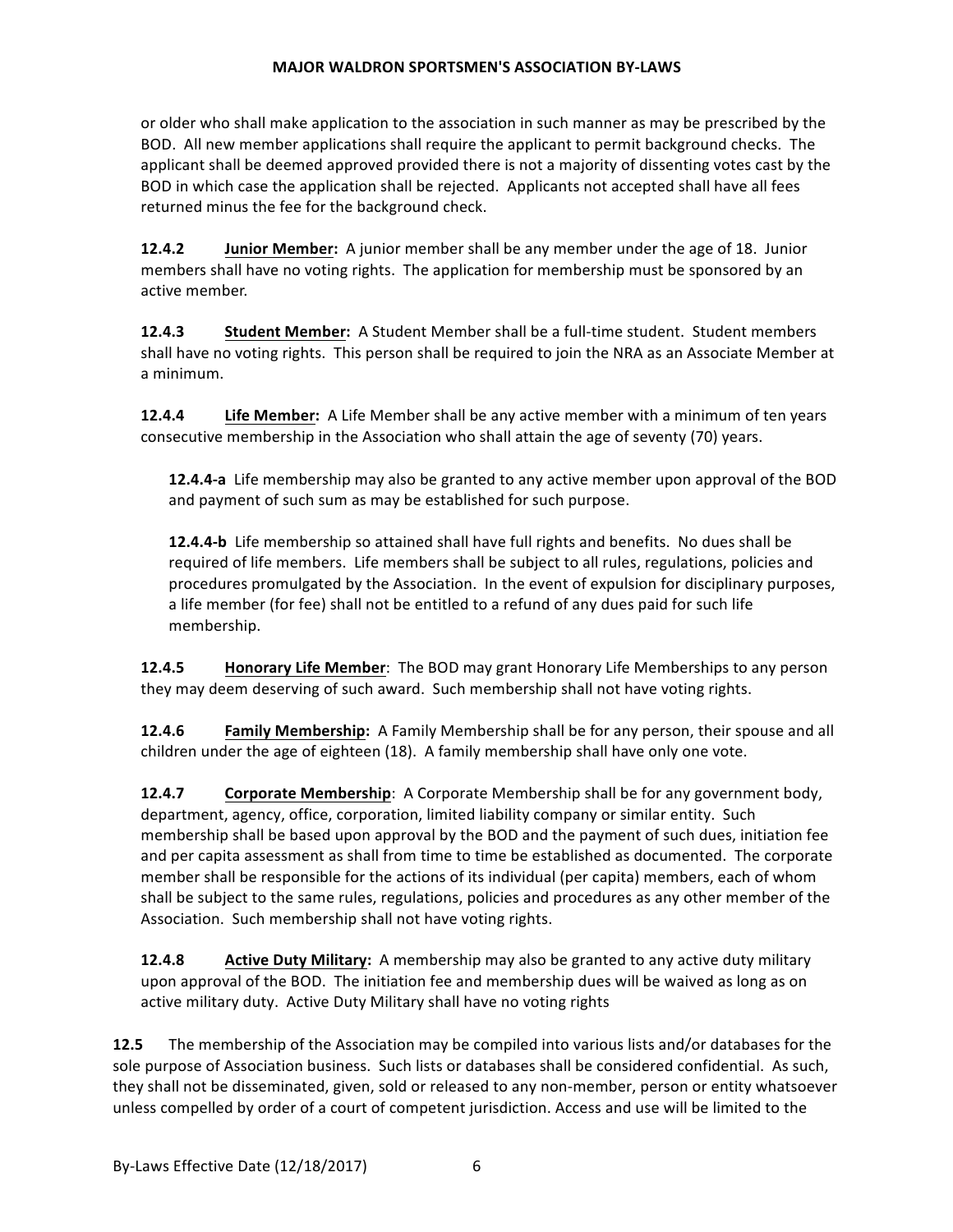Membership Secretary and Association Secretary. The Association will take the utmost care to protect the privacy of any and all members, and will use all available technology to preserve the privacy of the membership list in any computer database.

# **12.5.1** This database shall be used for only

- Important member notifications
- Contact individual members in case of emergency
- **12.5.2** This database shall not be used for
	- Internal or external political purposes
	- Any form of solicitation

# **Article 13 DUES and FEES**

**13.1** The annual dues for members shall be such sum as may be set by the BOD from time to time.

**13.2** The new member initiation fee shall be due from each new member upon approval and shall be such sum as may be set from time to time by the BOD.

**13.3** The membership year shall be the calendar year and run from January  $1<sup>st</sup>$  through December  $31<sup>st</sup>$ annually. The annual dues of each member are due and payable *in advance* during the months of October, November and December. If a member's dues are not paid by December  $31^{st}$  that person shall have no rights or benefits with the Association until renewed. The Membership Secretary must receive delinquent dues, in full, including any work requirement buyout pursuant to Section 13.5, no later than March  $1^{st}$  in order to reinstate membership status. Otherwise that person shall be required to pay a late fee equivalent to the new member initiation fee and apply for membership as any non-member is required to do.

**13.4** New Membership applicants accepted between October 1<sup>st</sup> and December 31<sup>st</sup> will pay dues for the following year and will qualify as a member for the remainder of the present year.

**13.5** Work Requirement. The Association encourages all members to become involved in club activities and projects. Each member is expected to annually contribute their time and labor for the benefit of the Association in an amount as shall be determined by the BOD from time to time. Members unable or unwilling to contribute in this fashion may "buy out" their work requirement for such sum as may be determined from time to time by the BOD. The current work requirement time is 5 hours or a "buy out" option to be set by the Board. All members over the age of 70 and all "Life Members" are not required to participate nor pay the "buy out" fee.

#### **Article 14 PUBLICITY COMMITTEE**

The Chairman may appoint one  $(1)$  person as a publicity committee, who shall be entitled to membership without payment of dues, and who shall serve as such during the Chairman's term of office or at the will of the Chairman, not beyond his own term.